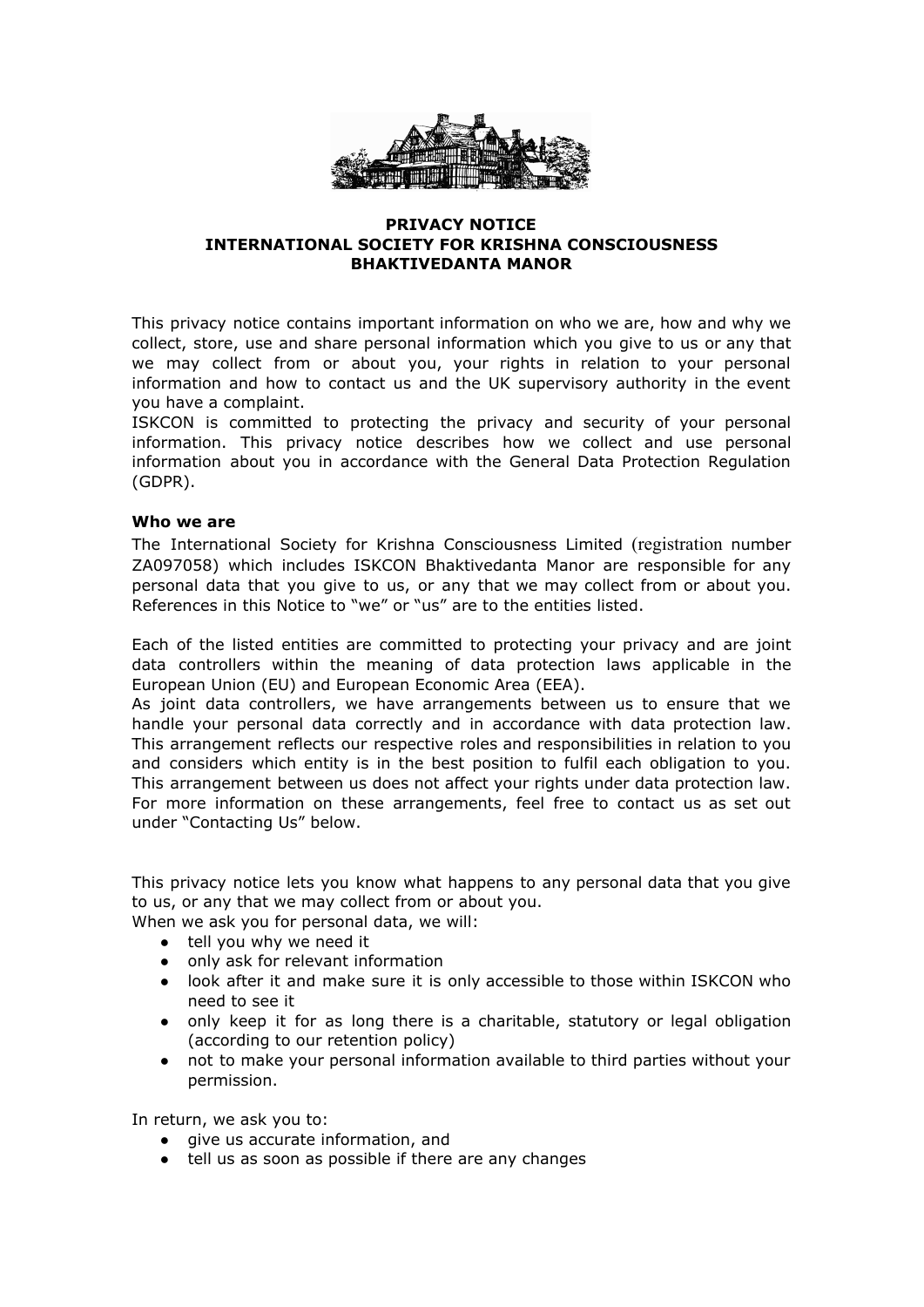# **1. What kinds of personal data do we process about you?**

We will process some or all of the following where necessary to perform our tasks:

- Names, titles, and spiritual names, aliases, photographs;
- Contact details such as telephone numbers, addresses, and email addresses;
- Where they are relevant to our charitable objects, or where you provide them to us, we may process demographic information such as gender, age, date of birth, marital status, nationality, education/work histories, academic/professional qualifications, hobbies, family composition, and dependants;
- Where you make donations or pay for activities such as use of our wedding services, financial identifiers such as bank account numbers, payment card numbers, payment/transaction identifiers;
- The data we process is likely to constitute sensitive personal data because, as a religious charity, the fact that we process your data at all may be suggestive of your religious beliefs. Where you provide this information, we may also process other categories of sensitive personal data: racial or ethnic origin, sex life, mental and physical health, details of injuries, medication/treatment received, political beliefs, biometric data, data concerning sexual orientation and criminal records, fines and other similar judicial records

# **2. How do we process your personal data?**

ISKCON will comply with its legal obligations to keep personal data up to date; to store and destroy it securely; to not collect or retain excessive amounts of data; to keep personal data secure, and to protect personal data from loss, misuse, unauthorised access and disclosure and to ensure that appropriate technical measures are in place to protect personal data.

We use your personal data for some or all of the following purposes:

- To enable us to meet all legal and statutory obligations;
- To carry out comprehensive safeguarding procedures (including due diligence and complaints handling) in accordance with best safeguarding practice from time to time with the aim of ensuring that all children and vulnerable adults are provided with safe environments;
- To offer spiritual guidance, mentoring and provide you with pastoral and spiritual care (such as visiting you when you are gravely ill or bereaved) and to organise and perform Vedic religious ceremonies and/ *samskara* services for you, such as birth *samskaras*, initiations, weddings and funerals;
- To deliver ISKCON's mission to our community, and to carry out any other voluntary or charitable activities for the benefit of the public as provided for in our constitution or governing document;
- To administer our devotee and/or residents records;
- To fundraise and promote the interests of ISKCON;
- To maintain our own accounts and records;
- To process a donation that you have made (including Gift Aid information);
- To seek your views or comments;
- To notify you of changes to our services, events, including all scheduled and unscheduled (that is, not appearing on our published calendars) Hare Krishna festivals, and changes to members on our Temple Management, Trustees and Governing Body Commission;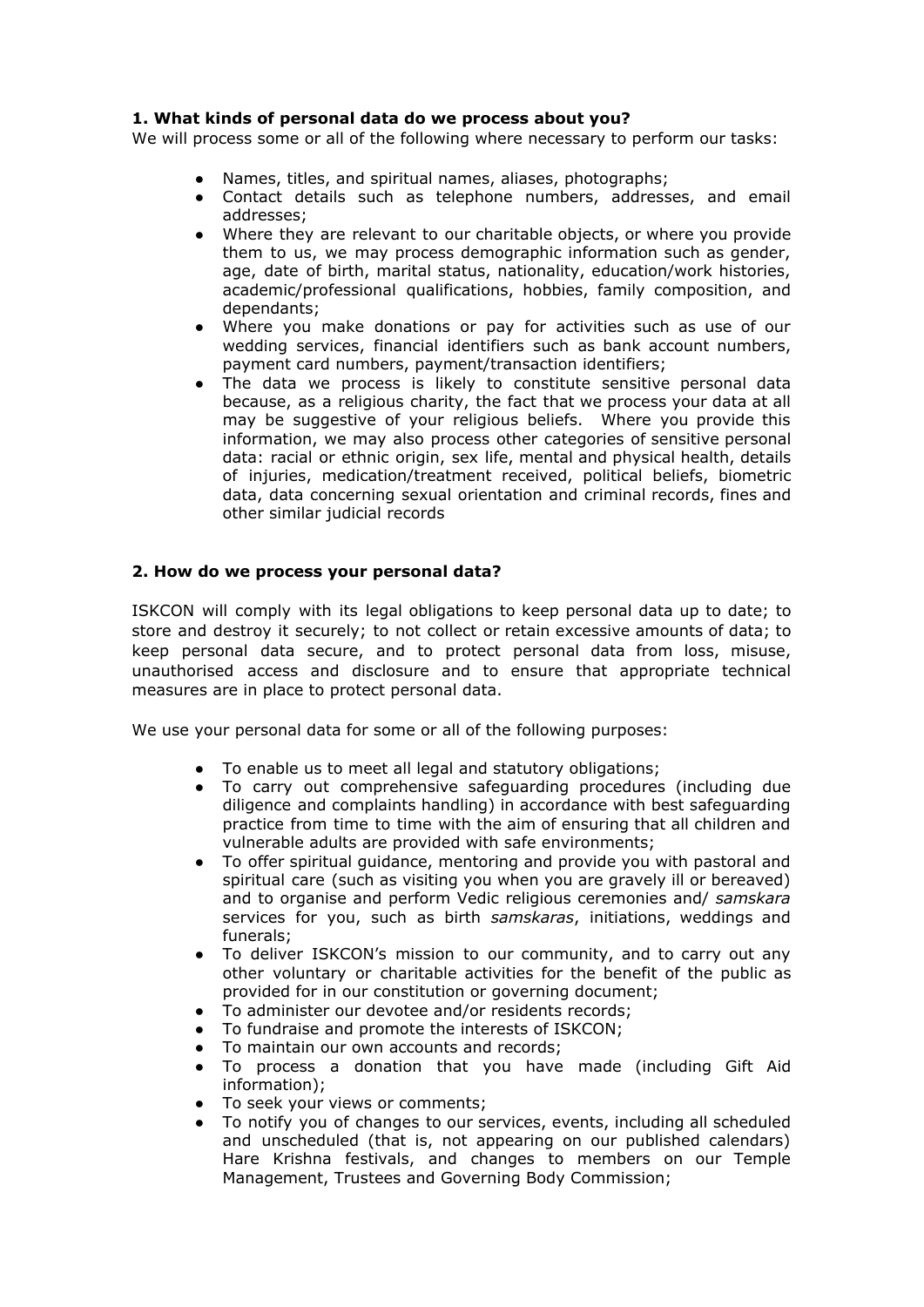- To send you communications which you have requested and that may be of interest to you. These may include information about campaigns, appeals, other fundraising activities;
- To process a grant or application for a role;
- To enable us to provide a voluntary service for the benefit of the public in a particular geographical area as specified in our constitution;
- Our processing also includes the use of CCTV systems for the prevention and prosecution of crime.

## **3. What is the legal basis for processing your personal data?**

Most of our data is processed because it is necessary for our legitimate interests, or the legitimate interests of a third party (such as our Governing Body Commission). An example of this would be our safeguarding work to protect children and vulnerable adults. We will always take into account your interests, rights and freedoms.

Some of our processing is necessary for compliance with a legal obligation.

We may also process data if it is necessary for the performance of a contract with you, or to take steps to enter into a contract. An example of this would be processing your data in connection with our wedding services.

Religious organisations are also permitted to process information about your religious beliefs to administer membership or contact details.

Where your information is used other than in accordance with one of these legal bases, we will first obtain your consent to that use.

### **4. Sharing your personal data**

Your personal data will be treated as strictly confidential. It will only be shared with third parties where it is necessary for the performance of our tasks or where you first give us your prior consent. It is likely that we will need to share your data with some or all of the following (but only where necessary):

- Our agents, and contractors. For example, we may ask a commercial provider to send out newsletters on our behalf, or to maintain our database software;
- On occasion, with other ISKCON centres in the UK with which we are carrying out joint events or activities.

### **How long do we keep your personal data?**

We will keep some records permanently if we are legally required to do so. We may keep some other records for an extended period of time. For example, it is current best practice to keep financial records for a minimum period of 7 years to support HMRC audits. In general, we will endeavour to keep data only for as long as we need it. This means that we may delete it when it is no longer needed.

## **Your rights and your personal data**

You have the following rights with respect to your personal data:

When exercising any of the rights listed below, in order to process your request, we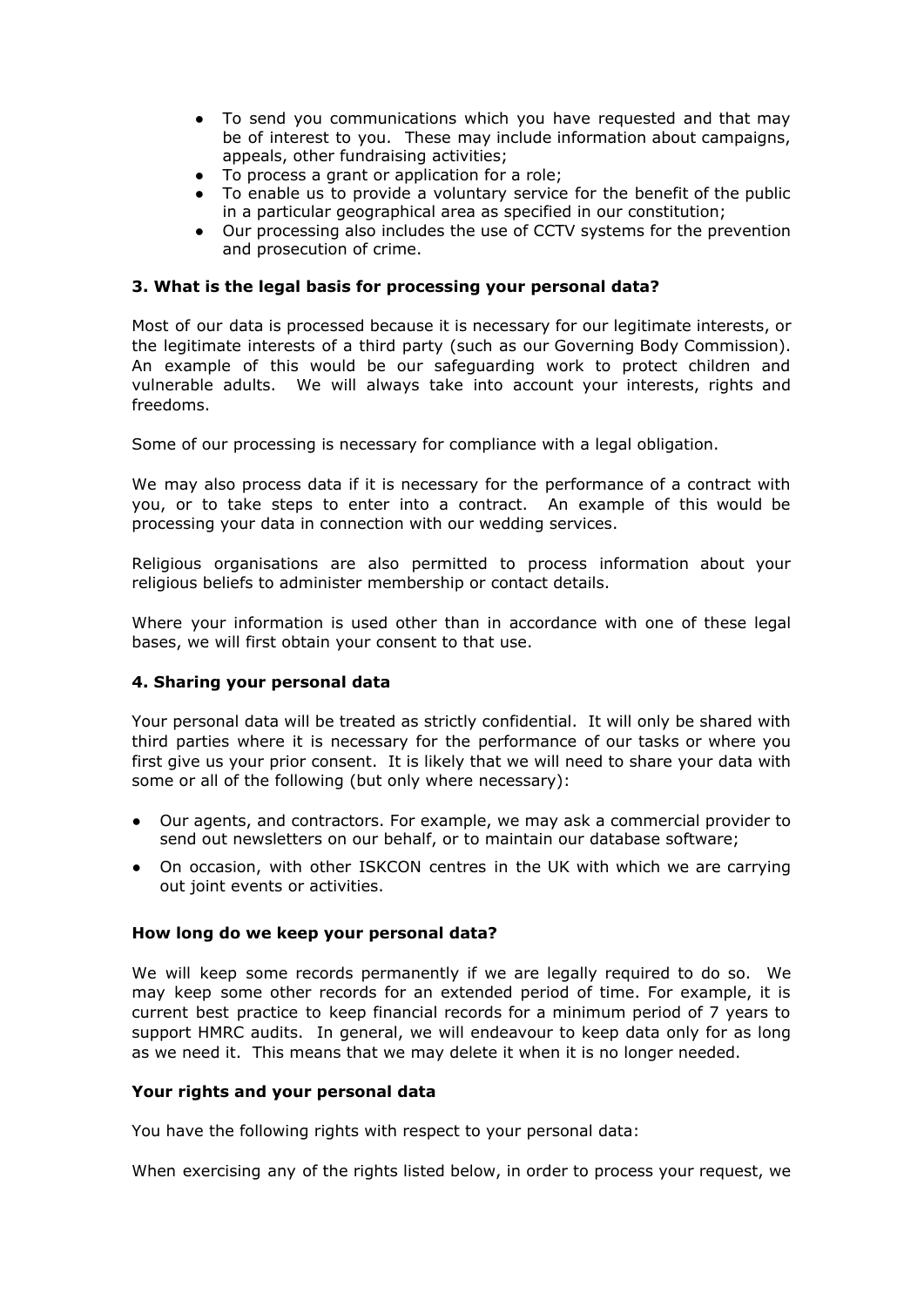may need to verify your identity for your security. In such cases we will need you to respond with proof of your identity before you can exercise these rights.

- 1. The right to access information we hold on you
	- At any point you can contact us to request the information we hold on you as well as why we have that information, who has access to the information and where we obtained the information from. Once we have received your request we will respond within one month.
	- There are no fees or charges for the first request but additional requests for the same data may be subject to an administrative fee .
- 2. The right to correct and update the information we hold on you
	- If the data we hold on you is out of date, incomplete or incorrect, you can inform us and your data will be updated.
- 3. The right to have your information erased
	- If you feel that we should no longer be using your data or that we are illegally using your data, you can request that we erase the data we hold.
	- When we receive your request we will confirm whether the data has been deleted or the reason why it cannot be deleted (for example because we need it for our legitimate interests or regulatory purpose(s)).
- 4. The right to object to processing of your data
	- You have the right to request that we stop processing your data. Upon receiving the request we will contact you and let you know if we are able to comply or if we have legitimate grounds to continue to process your data. Even after you exercise your right to object, we may continue to hold your data to comply with your other rights or to bring or defend legal claims.
- 5. The right to data portability
	- You have the right to request that we transfer some of your data to another controller. We will comply with your request, where it is feasible to do so. We will inform you if we are unable to comply with this request.
- 6. The right to withdraw your consent to the processing at any time for any processing of data to which consent was sought.
	- You can withdraw your consent easily by telephone, email, or by post (see Contact Details below).
- 7. The right to object to the processing of personal data where applicable.
- 8. The right to lodge a complaint with the Information Commissioner's Office.

### **Transfer of Data Abroad**

In some cases the personal data we collect from you may also be processed outside the European Economic Area (EEA) and such destinations may not have laws which protect your personal data to the same extent as in the EEA. We have obligations to ensure that your personal data processed by us or by ISKCON centres outside the EEA is treated securely and is protected against unauthorised access, loss or destruction, unlawful processing and any processing which is inconsistent with the purposes set out in this Notice.

### **Further processing**

If we wish to use your personal data for a new purpose, not covered by this Privacy Notice, then we will provide you with a new notice explaining this new use prior to